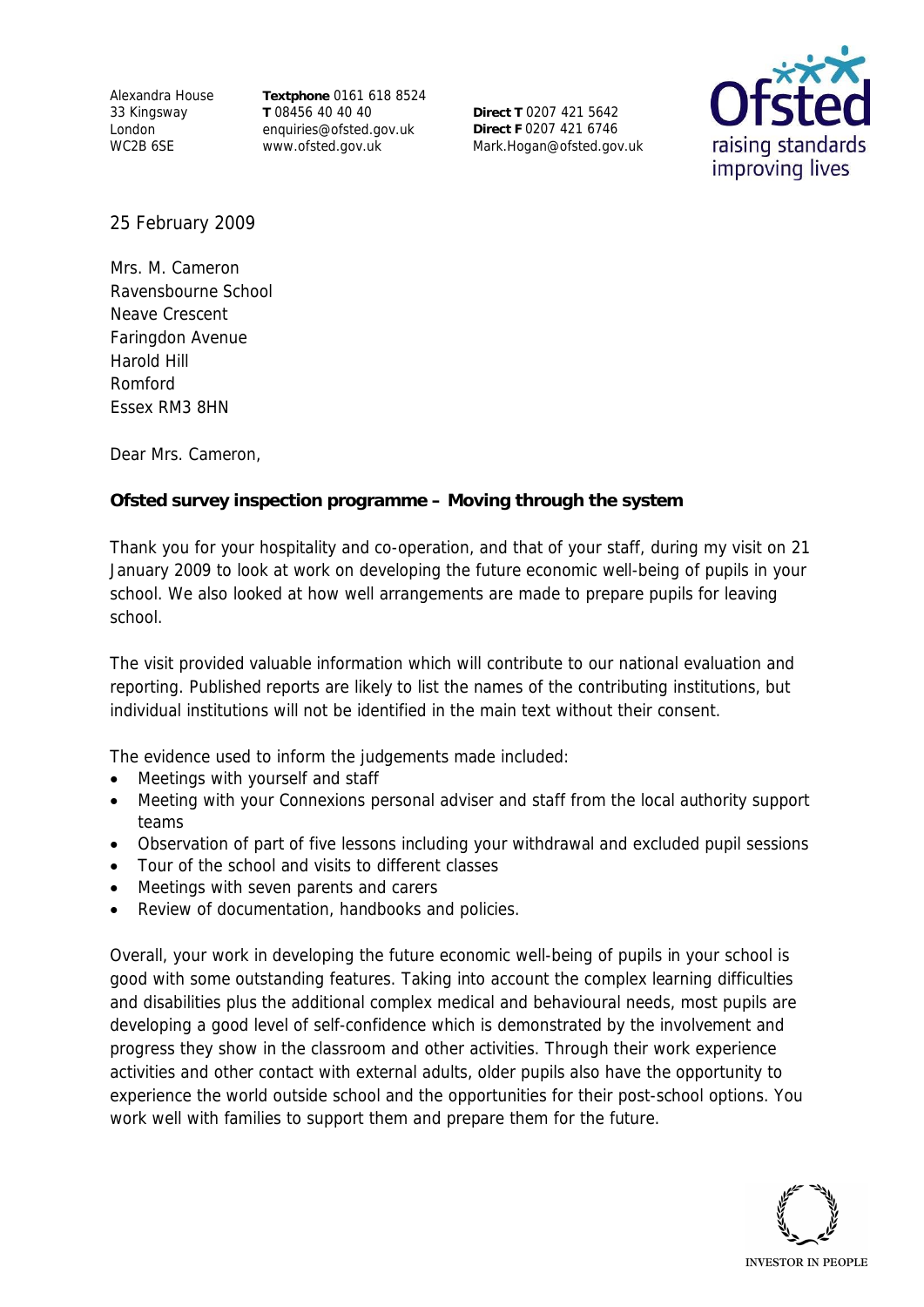

**Features of good practice:**

- The flexible school curriculum takes account of the very diverse and complex needs of the pupils. The three-year rolling programme of modules of work in the further education unit is followed by all the pupils with individual units selected for the less able. Half of the modules are certificated, either by the school or by external accreditation. The units cover the key areas of economic well-being and include work experience activities. Pupils are allocated roles and responsibilities within their class and the school and have the opportunity for a placement at a work preparation unit one day a week, if appropriate.
- Pupils achieve very well against their individual targets. Progress is not only measured against the curriculum subjects but also against their personal development and behaviour. Pupils in the further education unit make very good progress through the further education modules. Most pupils who transfer into the further education unit from schools for pupils with moderate learning difficulties, quickly make good progress in the areas of behaviour, self-confidence and social skills. These new pupils are not yet ready to go to college but after three years in the further education unit, the majority progress into a further education college.
- The complex needs of pupils means that they will always be dependant on others. The school works very closely with the specialist Connexions personal adviser, other agencies and parents to identify the most appropriate progression route from the school. Some pupils go to college but many transfer to day services with social care or day service providers. Opportunities within the borough for the less able pupils are limited. Out of six leavers from the further education unit in July 2008, three progressed onto a college course.
- The school recognises the importance of the home environment on the progress pupils make in school. It works very closely with parents and carers. The home-school books ensure a regular two-way communication between the home and school. Teachers record progress, activities and events that have happened at school that day and parents record the same at home. Parents greatly value these books. The school organises training for parents, especially in early years. The school also manages 'team around the child' meetings where all the services involved with an individual child meet to discuss their role in working with the child. This offers additional support to the parents. These meetings are held for all pupils who may be disadvantaged. Parental involvement is encouraged and there is a dedicated team of parents and volunteers.
- The leadership and management of the school are outstanding with a clear vision and plan despite having to work within limited resources. Staff share a common sense of purpose. Teaching activities are creative and stimulating. Meticulous planning takes place for each individual with detailed records kept of individual progress during lessons. Comprehensive tracking systems ensure pupils' progress is monitored closely and account is taken of external factors that affect behaviour and the ability to concentrate in school. Excellent links with external agencies widen the pupils' experiences.